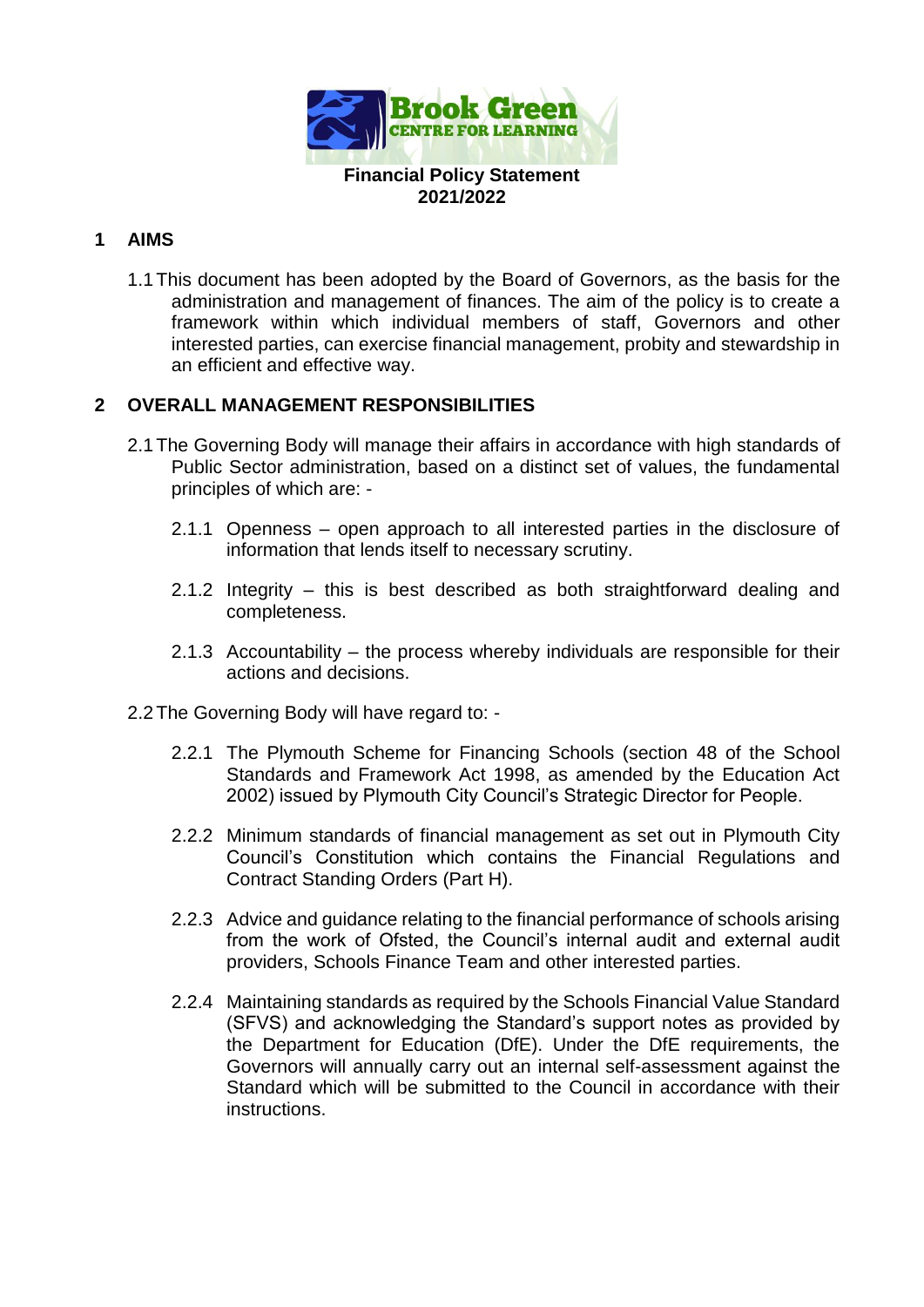# **3 FINANCIAL POLICIES AND PROCEDURES**

#### **3.1Scheme of Financial Delegation**

- 3.1.1 The Board of Governors recognises the importance of clearly defining the roles and responsibilities of its Governors, the Headteacher and other staff. The terms of reference for the Board of Governors and its Committees are laid out in a separate document.
- 3.1.2 The Governors, subject to their terms of reference, will decide how to spend the Individual School Budget allocated by the Local Authority subject to:
	- 3.1.2.1 Any conditions in the Plymouth Scheme for Financing Schools to protect its legal duties.
	- 3.1.2.2 The budget only being spent for the purposes of the School.
- 3.1.3 The Governing Body, through the terms of reference, has delegated authority to:-
	- 3.1.3.1 The following officers to authorise spending on an order up to the sums specified. Beyond this limit the approval of the full Governing Body will be required.

| Headteacher             | £10,000 |
|-------------------------|---------|
| Deputy Headteacher      | £1,500  |
| <b>Business Manager</b> | £1,000  |

- 3.1.3.2 The Headteacher to authorise budgetary adjustments from one budget heading to another up to the sum of £10,000. Beyond this level the approval of the Board of Governors will be required.
- 3.1.3.3 The Headteacher to authorise payment of invoices for contractual payments that exceed their agreed authorised spending. This would include invoice payments to CATER<sup>ed,</sup> School Library Service, Caretaking and cleaning or similar, invoices for annual contracts and other payments relating to requisition or orders approved by the Governing Body in accordance with this scheme of financial delegation.
- 3.1.3.4 The Deputy Headteacher appointed by the Board of Governors will take responsibility for the financial control and management of the School in the extended absence of the Head teacher.
- 3.1.3.5 Staff to sign documentation in accordance with the staff signing / approval list and authorised signatory list attached as Appendices 1 and 2.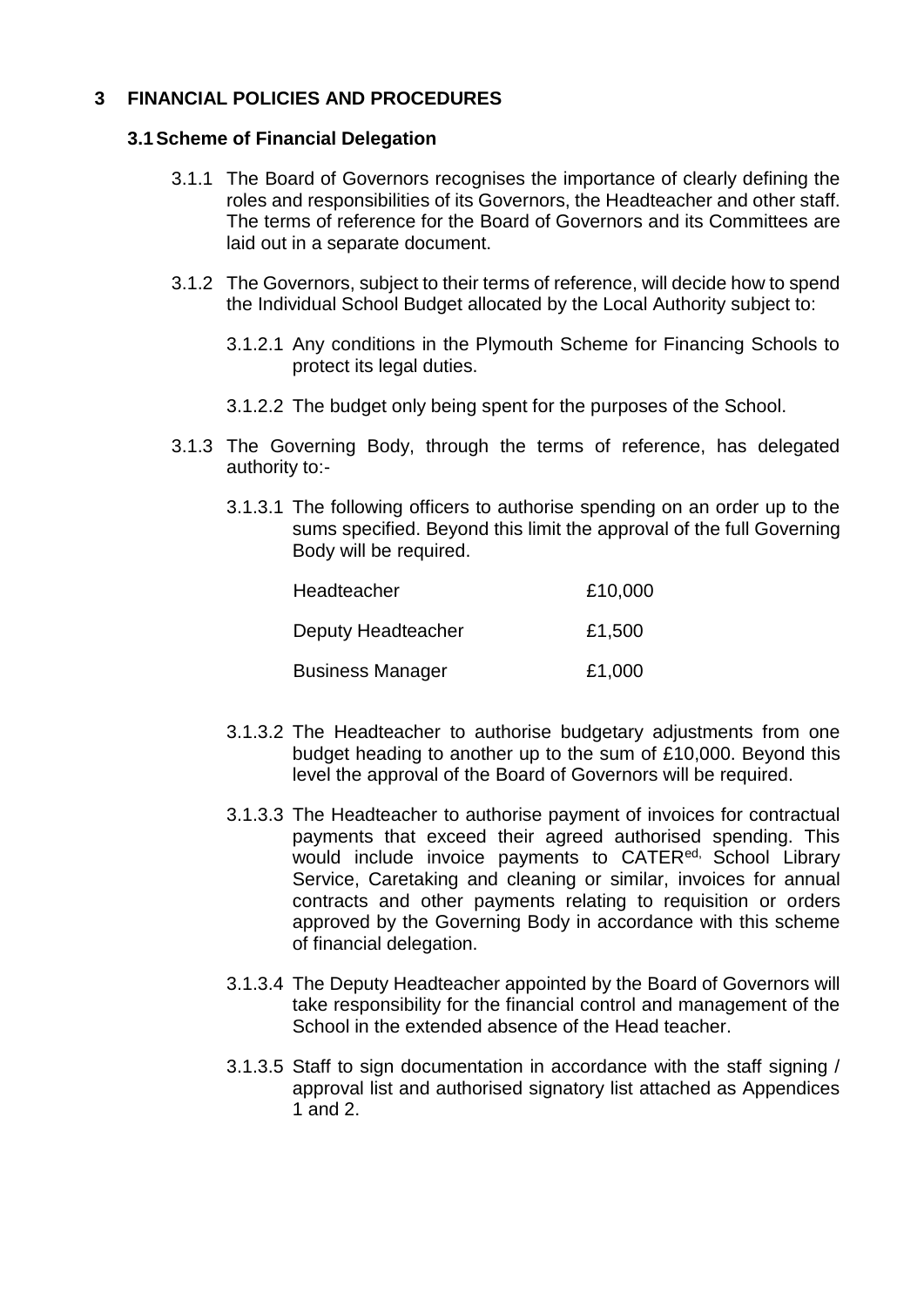# **3.2 Headteacher's Financial Responsibilities**

- 3.2.1 The Headteacher is responsible to the Board of Governors for ensuring the effective operation of the finance function. The Headteacher will ensure that:
	- 3.2.1.1 The roles of each member of staff are clearly defined and the duties of staff concerned with financial transactions and administrative processes will, as far as is practicable, be distributed to ensure that key tasks are assigned to separate members of staff and that appropriate systems of internal check exist.
	- 3.2.1.2 The Council's Scheme for Financing Schools and the Council's Constitution which contain the Financial Regulations and Contract Standing Orders are adhered to.
	- 3.2.1.3 The procedures and processes as detailed in the Schools Finance Manual are followed in the operation of the School's accounting and commitment system, FMS6.
	- 3.2.1.4 Systems are in place to ensure that financial control is maintained at all times including procedures in the absence of key staff.
	- 3.2.1.5 Appropriate documentation and records of transactions are maintained to specified standards.

# **3.3The School Planning Process**

- 3.3.1 An effective budget must support the School's priorities for raising standards and attainment. This can be done by ensuring that the School's plan for improving education outcomes and the budget are closely aligned and that the budget reflects the Schools' education priorities. The plan for raising education outcomes and the budget need to be closely linked so that the School can weigh up whether it has enough funds to pay for the activities that it believes are necessary for the School to achieve its education objectives. Also, it will be easier to show value for money if objectives within the plan have been achieved within the budgetary constraints.
- 3.3.2 A forward projection of budget of the School's income and expenditure for the immediate following year and at least two succeeding years will be prepared by the Headteacher for approval by the Board of Governors in accordance with the Governing Body's terms of reference. The projection should include both revenue and capital funds – income from all sources and expenditure.
- 3.3.3 The principal assumptions in setting the budget that need to be taken into account when setting the budget plan are:
	- future numbers of pupils and their characteristics
	- class and group sizes
	- staffing profiles and increments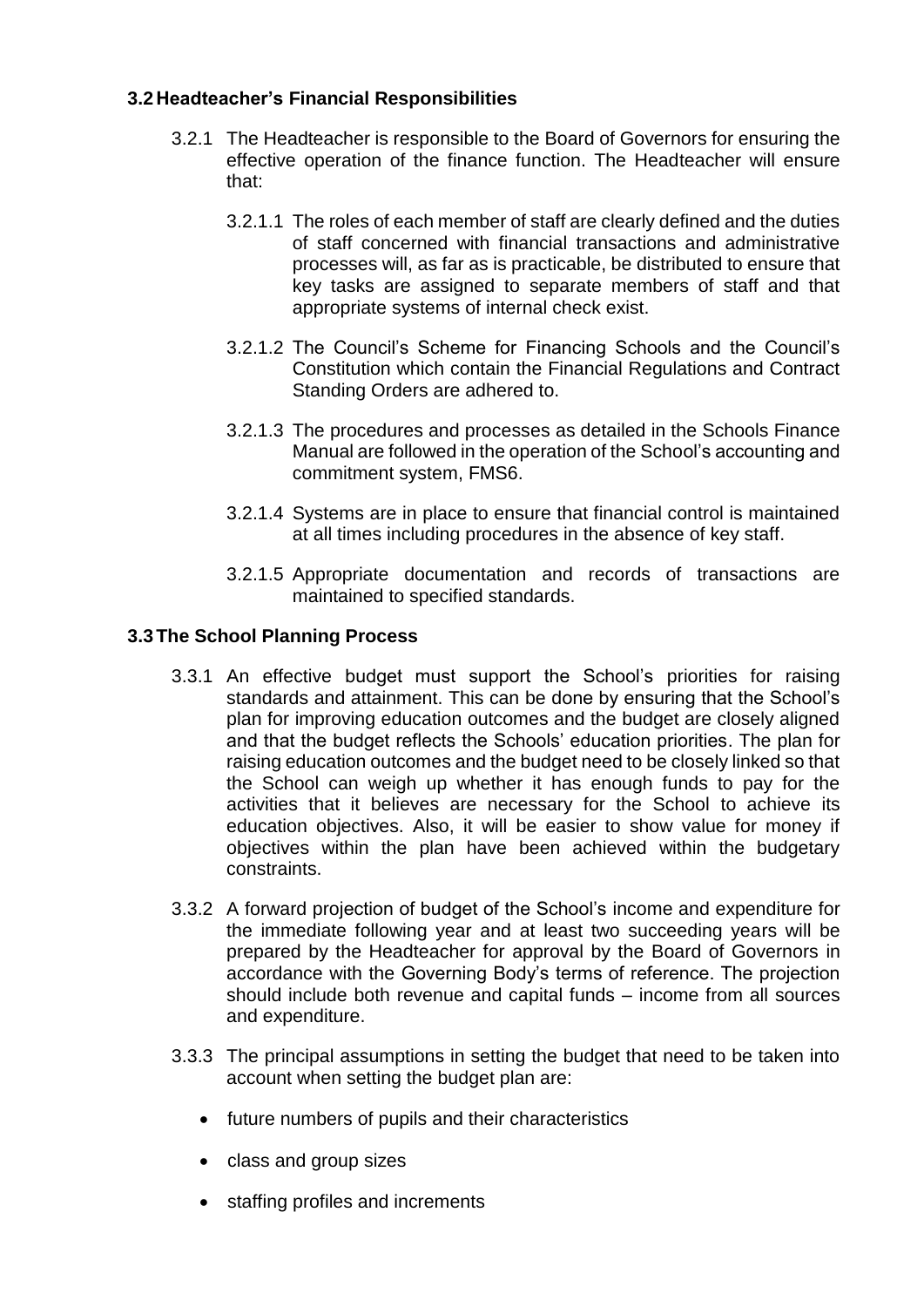- pay and price increases
- changes in revenue and capital income
- procurement and maintenance (e.g. furniture and fittings, ICT equipment, whiteboards).

### **3.4 Consistent Financial Reporting**

3.4.1 The School will maintain its financial statements in a form that is compatible with the requirements of the Consistent Financial Reporting (CFR) scheme. This will allow the Local Authority to produce the annual CFR statement on behalf of the School by the third Friday in July.

### **3.5 Budget Management**

- 3.5.1 The Head teacher is responsible for preparing the annual revenue budget in sufficient detail to conform to the Scheme for Financing Schools requirements and to enable the effective management of the available funds by the Governing Body, which is responsible for ensuring that total forecast expenditure does not exceed the available funds. To ensure this can be done, the Headteacher will provide regular reports (at least termly) through the Finance Governor to the Governing Body. As a minimum standard the Governors expect to see:
	- 3.5.1.1 A Financial Reporting Suite (FRS) budget monitoring report will be prepared in accordance with the requirements of the Board of Governors to enable them to effectively manage all funds made available to the School. The FRS report will contain notes showing budgetary adjustments, details of major variations and highlighting areas of uncertainty.
	- 3.5.1.2 It is essential that reports produced are accurate as far as reasonably possible. The Headteacher is responsible for ensuring that quality controls are in place so that reports are of a sound standard. Staff responsible for the production of financial reports must ensure that they take appropriate steps to guarantee the reliability of the information.
	- 3.5.1.3 The Headteacher may delegate responsibility for elements of the budget to staff where this is appropriate. These budget holders must operate within the same objectives and controls as those agreed for the school as a whole. Delegated budget holders within the school will be provided with sufficient information to enable them to perform adequate monitoring and control. Such budget holders are to be accountable to the Headteacher who is responsible for ensuring mechanisms exist to enable such delegated budgets to be monitored.
	- 3.5.1.4 Governors and the Headteacher will periodically review the provision of financial information to ensure that what is provided remains appropriate, particularly in terms of its timing, level of detail and narrative information.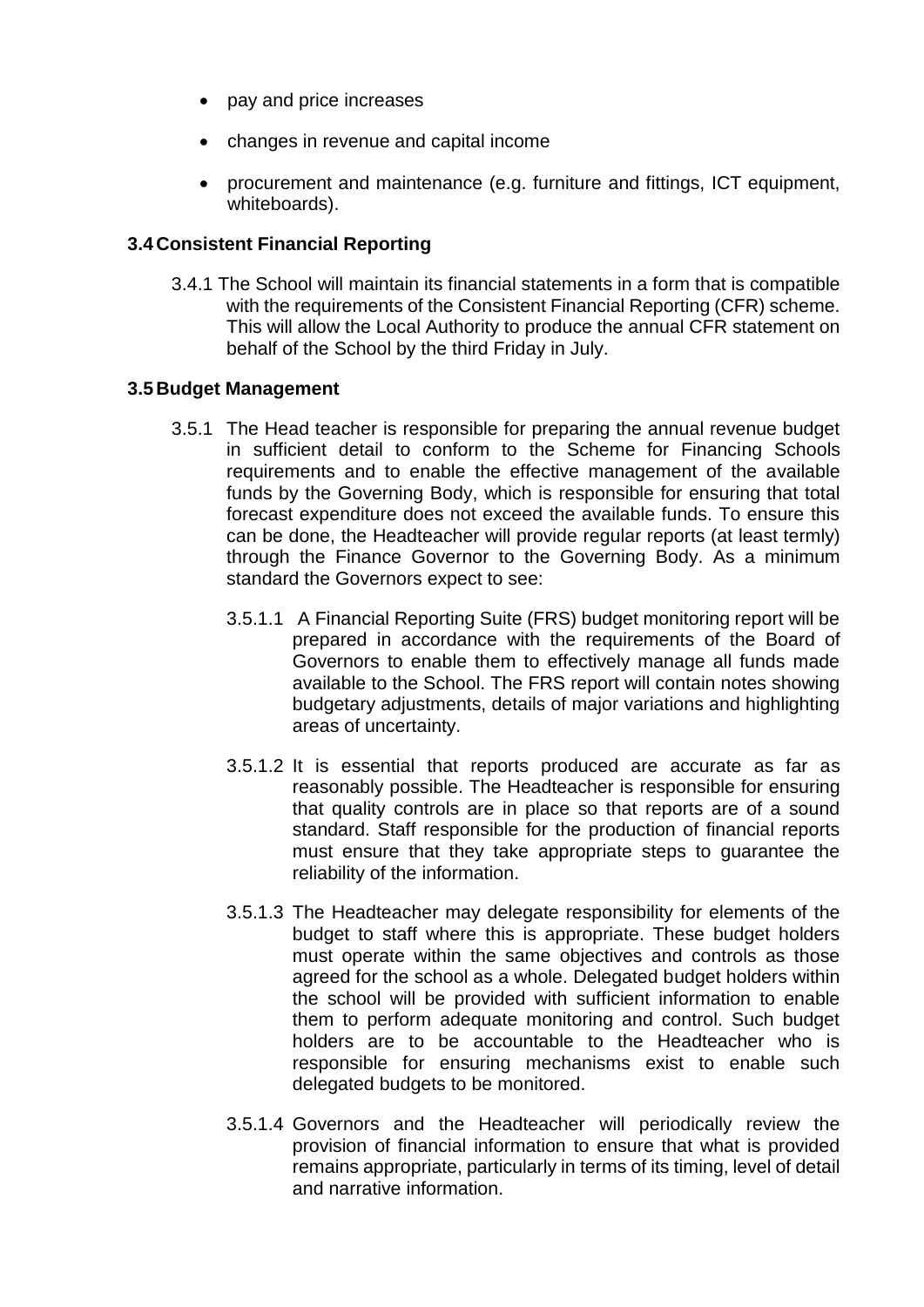3.5.2 An FRS 'Detailed Budget Monitor Report', based on all ledger codes, will be prepared for and submitted to the Assistant Director for Finance to enable the Local Authority to carry out its statutory duties in the monitoring of school budgets.

### **3.6 Insurance**

- 3.6.1 The Headteacher will review the insurance needs of the school annually and liaise with the Assistant Director for Finance where appropriate to ensure that specific arrangements remain appropriate. Following the approval of the Board of Governors, the Headteacher will ensure the agreed arrangements are in place.
- 3.6.2 The Board of Governors will periodically consider whether to insure risks that are not covered by an existing policy arranged by the Assistant Director for Finance or other voluntary body. The cost of premiums for any additional cover should be met from the School's budget share.
- 3.6.3 The Headteacher will be responsible for ensuring that the Board of Governors are made aware of all new risks, and all incidents which may give rise to an insurance claim (e.g. accident, theft etc.) should be reported immediately to the insurers, Plymouth City Council or their agent.

# **3.7 Computer Systems**

- 3.7.1 The Board of Governors recognise the importance of protecting computerised financial management systems and the data held therein. The Headteacher will ensure that the School is registered in accordance with the General Data Protection Regulations 2018.
- 3.7.2 The Headteacher will ensure that effective backup procedures are in place.
- 3.7.3 Access to school management computer systems will be limited to authorised staff. These staff will use passwords which should not be disclosed and should be changed regularly. Only authorised software will be used to prevent the import of computer viruses. Staff will only have access to those modules appropriate to their duties.

#### **3.8 Best Value and Purchasing**

- 3.8.1 The School recognises the principles of Best Value.
- 3.8.2 The Board of Governors aims to achieve best value for money from all its purchases. The Headteacher is responsible for ensuring procedures are in place for testing the market, placing of orders and paying for goods and services in accordance with Contract Standing Orders and Financial Regulations.

#### **3.9Value for Money**

3.9.1 Competitive quotations are not required for contracts or orders with an estimated value at or below £7,500. At least one written quotation must be obtained from the supplier before a SIMS official / commitment order can be issued. For procurements valued at £7,500 but at or below £100,000 at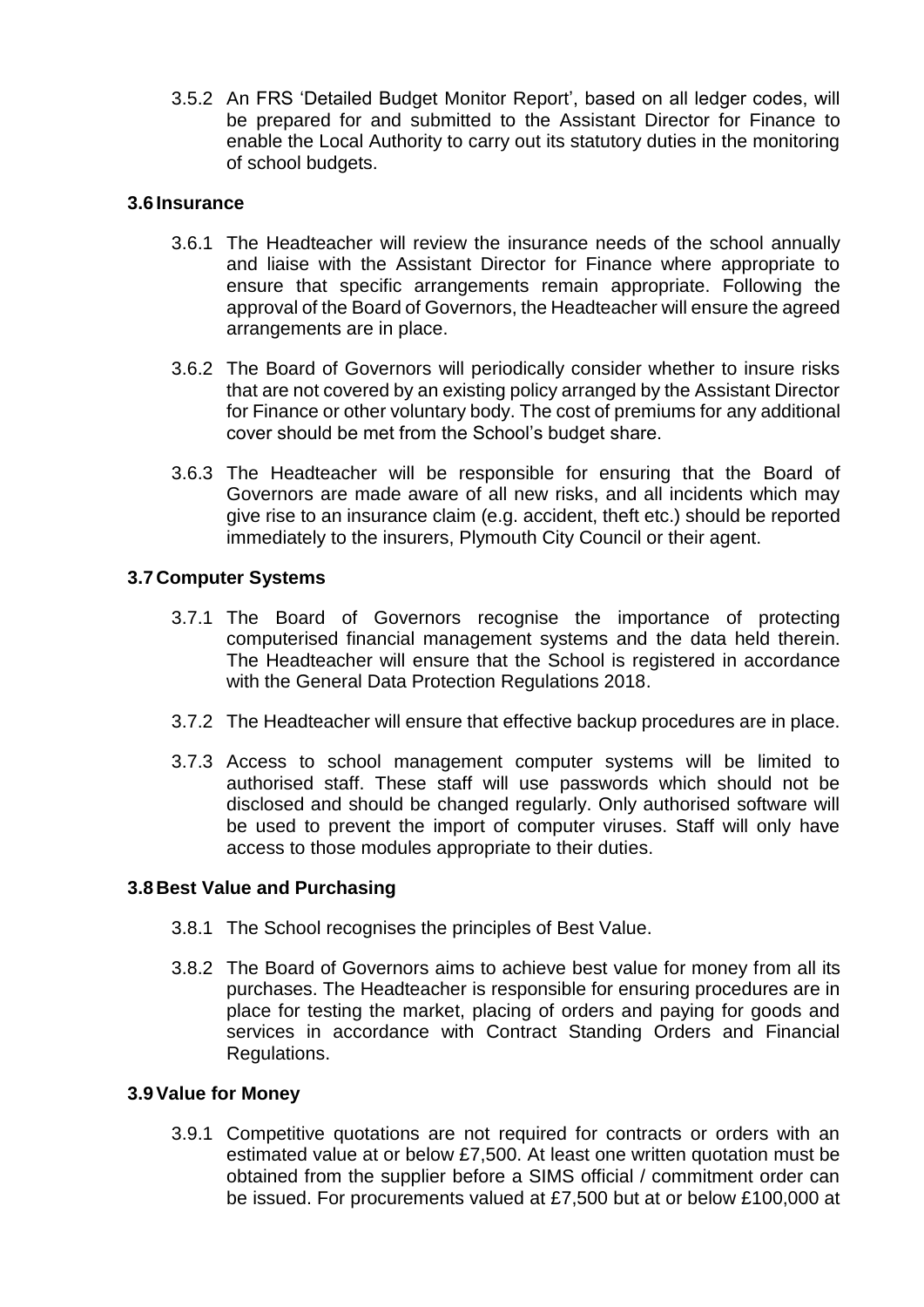least three written quotations will be invited before a SIMS official / commitment order is issued. For procurements valued at above £100,000 a contract award procedure must be conducted in accordance with the Council's Contract Standing Orders.

- 3.9.2 Any contract valued at above £100,000 must be in a form approved by the Head of Legal Services. All other contracts may be signed by the Chair of Governors or Headteacher in accordance with the Scheme of Delegation and reported to the Board of Governors.
- 3.9.3 For contracts valued at above £100,000 the Council's Strategic Procurement Unit will be notified for inclusion in the corporate Contracts Register. The Headteacher will maintain a register of all other contracts and leases entered into by the School.
- 3.9.4 The Headteacher has delegated authority to accept the lowest quotation for all expenditure below £15,000. In instances where the lowest quotation is not accepted this should be reported to the Board of Governors and the reasons for the decision recorded in the minutes of the meeting. For quotations above £15,000 the approval of the Board of Governors must be sought.
- 3.9.5 The Headteacher will notify the Strategic Director for People and the Assistant Director for Finance of any capital spending from capital and revenue budgets. Where the expected capital expenditure from the revenue budget on any one project in any one year will exceed £15,000, the Board of Governors must notify Plymouth City Council and take into account any advice from the Strategic Director for People and the Assistant Director for Finance as to the merits of such expenditure. Projects should not be artificially disaggregated to avoid this requirement.
- 3.9.6 Quotations or tenders need not be sought because of an unforeseeable emergency involving immediate risks to persons, property or serious disruption to the School or significant financial loss. The Headteacher may approve an exemption in these circumstances but must prepare a report for the next Governors' meeting to support the action taken.
- 3.9.7 The register of business interests should be formally referred to prior to the acceptance of quotations or the awarding of contracts. It will be minuted in the Governors' minutes that this procedure has been followed.

#### **3.10 Orders for Goods and Services**

- 3.10.1 Official commitment orders will be raised by the Finance Officer through FMS6 on receipt of a requisition form signed by the appropriate budget holder and authorised in accordance with the Scheme of Delegation (paragraph 3.1.3). Orders and copy orders will be signed in accordance with Appendix 1.
- 3.10.2 Any telephone or verbal orders, supported by an authorised requisition form, must be confirmed by an official commitment order not later than the next working day.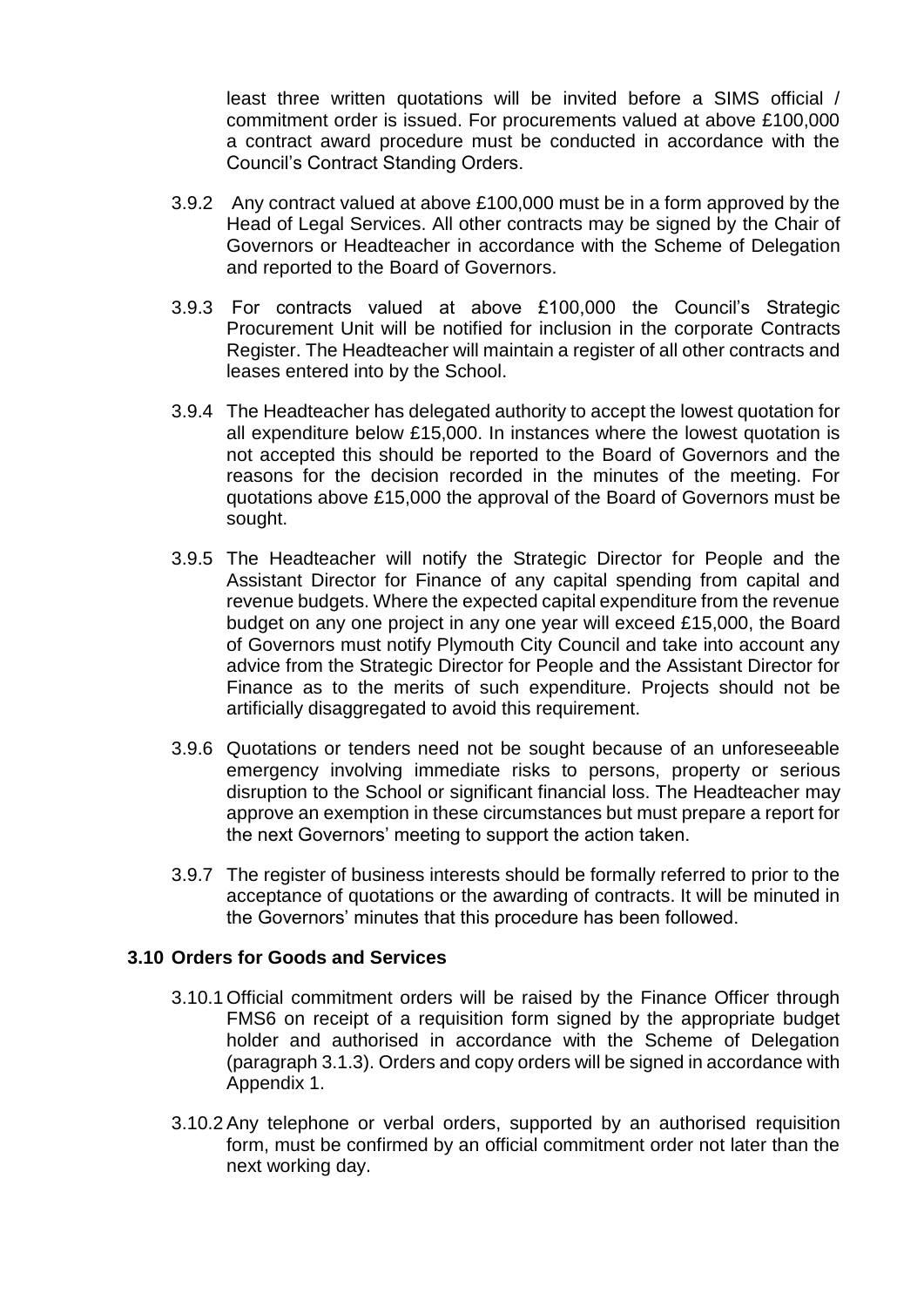# **3.11 Payment of Accounts**

3.11.1 Invoices will only be paid when the budget holder has shown approval that goods and services have been received and are of the quality expected. Payment should be made within reasonable time limits and discounts taken for quick payment where appropriate, ensuring that the Local Authority has paid the invoice within 30 days of receipt.

# **3.12 Petty Cash / Imprest Account**

3.12.1 The Headteacher is responsible for the operation of the petty cash account, which should only be used for the purchase of postage stamps and small items of expenditure up to £150. Every effort should be made to obtain proper receipts and VAT invoices.

# **3.13 Purchasing Card (not applicable to Infant School)**

- 3.13.1 The Purchasing Card is issued for the express function of obtaining goods and services for the School or for payments relating to business expenses incurred in the course of the Cardholders official duties. See Appendix 2 for Cardholders, monthly card limit and agreed transaction limit.
- 3.13.2 The Barclaycard Spend Management (BSM) (Cardholder User Guide) issued by the Assistant Director for Finance will be adhered to at all times. A copy of this can be found on the School Room website. See Appendix 1 for BSM authorisation and approval.

# **3.14 Human Resources and Payroll**

- 3.14.1 The Headteacher will, where possible, allocate duties to ensure that an appropriate division of duties exists in the area of completing, checking and authorising of all documents and claims relating to appointment and termination of employment and expenses.
- 3.14.2 Payroll transactions will be processed only through the approved (normally the Council's) payroll system. Payments for employment will not be made to staff or visiting lecturers etc. through any other mechanism. Payroll transactions relating to staff employed by the City Council or the Board of Governors will be processed against a fund provided by the Council and not a voluntary unofficial fund.
- 3.14.3 The School will comply with the procedures laid down by the Council on determining employment or self-employment of individuals. These can be found on the School Room website under the HR Support heading.

# **3.15 Security of Stocks and Other Property**

- 3.15.1 The Headteacher is responsible for the care and custody of all assets within the School and will maintain proper security for all buildings, vehicles, plant, stocks, stores, furniture, equipment, keys and cash.
- 3.15.2 The Headteacher will ensure that a register of assets / inventory is maintained in accordance with the provisions of the Scheme for Financing Schools. Inventories will be checked at least annually and any discrepancy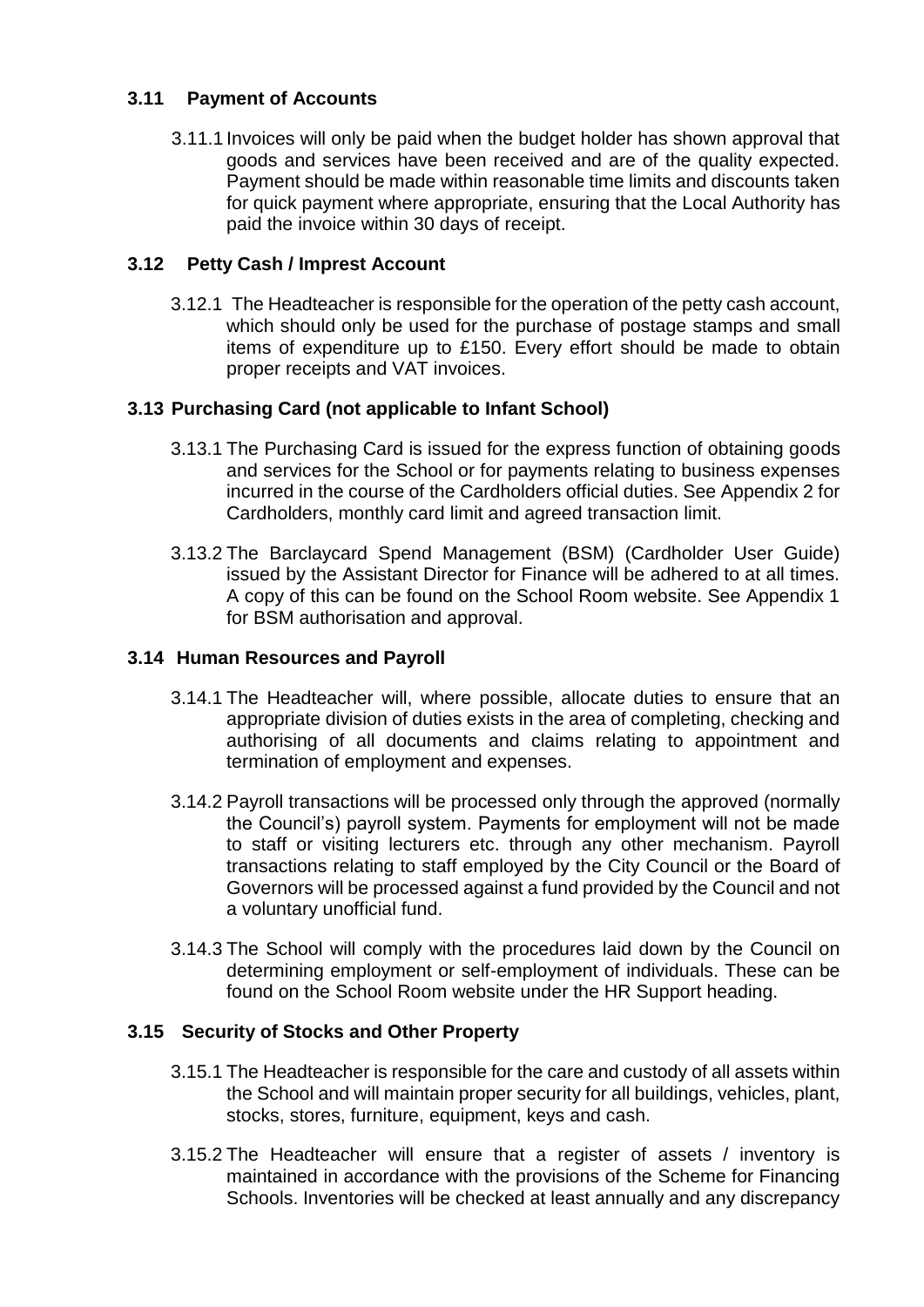shall be investigated. The Board of Governors and Assistant Director for Finance will be informed of surpluses and deficiencies revealed by an inventory check.

**3.16** Safes and similar storage facilities will be kept locked and the keys removed to be held by the key holder who will be nominated by the Headteacher. Normally keyholders will carry keys on their person and keys must not be left on the premises overnight. A list of keyholders will be maintained by the School and loss of any keys must be reported to the Headteacher and where necessary the Assistant Director for Finance.

#### **3.17 Income and Banking Arrangements**

- 3.17.1 Charging and Remission of Fees
	- 3.17.1.1 The Board of Governors will annually review the charges referred to in the charging and remission policies on the basis of recommendations put forward in a written report by the Headteacher. The policies adopted will be based on the guidance issued by the DfE and the Local Authority.
- 3.17.2 General Income Matters Income Collection and Banking
	- 3.17.2.1 The Headteacher will ensure that the responsibility for determining sums due to the School is separated from the responsibility for collecting and banking such sums. In addition, the Headteacher is responsible for ensuring arrangements operated are in accordance with procedures specified by Financial Regulations and Schools Finance Manual.
	- 3.17.2.2 The Headteacher is responsible for the correct accounting of all income due to the School. This includes the use of an online collection system (Schoolmoney) for processing income collected by the School.
	- 3.17.2.3 By using the online collection system, the School will follow guidance issued by the provider for the academic year (new and year end procedures) and instructions, issued by the Local Authority, for its year end procedures.
	- 3.17.2.4 Where cash and cheques are received, whether it is due to a fund provided by the Local Authority, or 'Catering Income' or an unofficial fund, the online system will be updated on the day of receipt. (If a parent requests a receipt, this will be issued from the online cash collection system. For manual systems, a receipt will be issued and, in agreed circumstances, collection listings will be used).
	- 3.17.2.5 Any cash or cheques received will be locked away until the time of banking. Income collected will be banked in its entirety as promptly as possible (usually weekly) and will not be used to cash personal cheques or for other payments (other than the official imprest).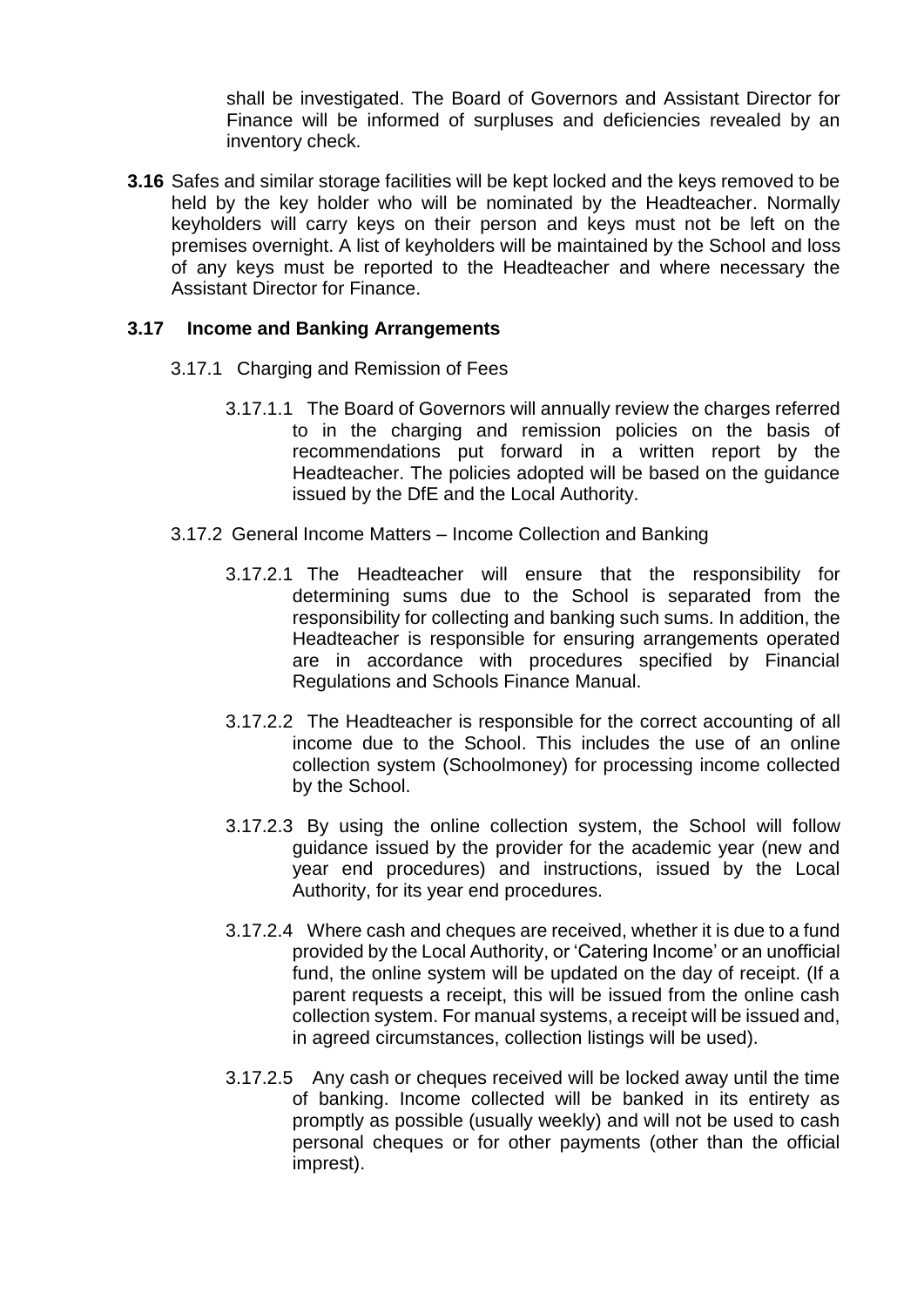- 3.17.2.6 Where invoices are to be raised, the School will promptly submit an Invoice Production Request form to the Local Authority's Transaction Centre for processing through the corporate debtor system.
- 3.17.2.7 All income received / receivable will be posted to the School's FMS6 system, using the non-invoiced income process, on the date of receipt through the online cashless system, the day any cash or cheques are banked and invoice production request forms are submitted. This will ensure that income credited to the School's cost centre on the corporate general ledger can be reconciled to FMS6.
- 3.17.2.8 Internal recharges will be raised promptly through the agreed journal system to ensure expenditure is recouped.

### 3.17.3 **Lettings**

3.17.3.1 Due to the COVID19 pandemic there will be no further letting of School Premises. A detailed lettings policy is therefore not required.

### 3.17.4 **Amounts to be written off**

3.17.4.1 The Board of Governors may write off any debt valued at £2,500 or less where the income would have been credited to the School's Budget Share. Any other write off will require the approval of the Assistant Director for Finance in accordance with the Financial Regulations.

#### **3.18 School Funds**

- 3.18.1 The Board of Governors is responsible for all the School's voluntary unofficial funds. Although a school fund / private fund is not public money, the principles of sound financial management outlined in this policy apply equally. This requires the proper minuting of all decisions taken by the Board of Governors.
- 3.18.2 The objectives of the school fund are to enable the Schools to function financially with funds not normally allocated by the LA. This includes income received from a variety of proper sources and payments made for the purchase of educational goods, for pupil welfare and the provision of services outside the scope of the delegated budget share.
- 3.18.3 The Board of Governors approves the operation of the school fund, which will be administered in accordance with the recommendations noted in the manual for the Management of Voluntary Unofficial Funds, as issued by the Local Authority.
- 3.18.4 The accounts are to be maintained within the constraints of the Fund objectives.
- 3.18.5 Auditor(s) will be appointed annually by the Board of Governors to conduct an audit of the fund accounts in accordance with the Fund Objectives and as recommended by the Assistant Director for Finance. The preparation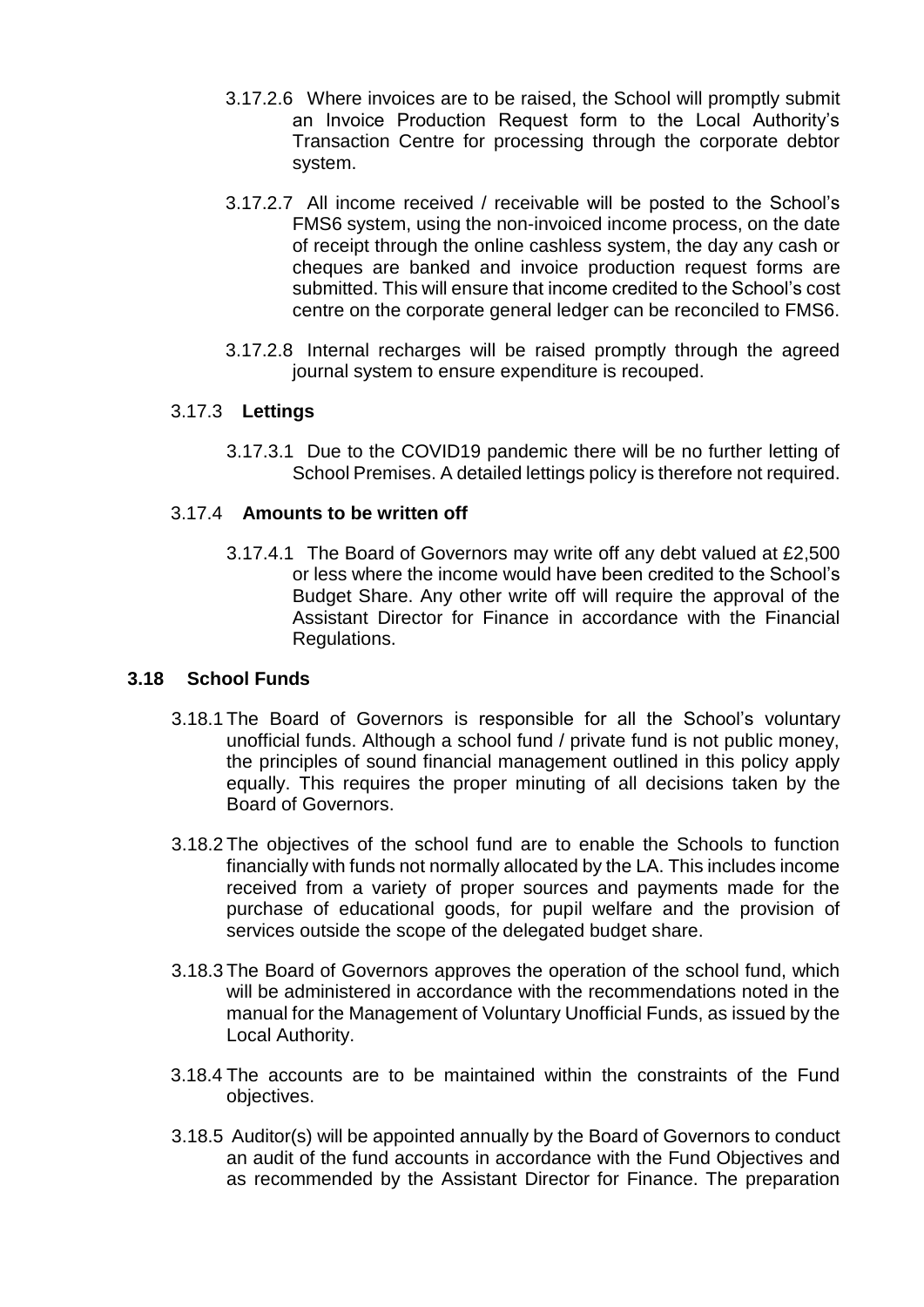and delivery of the audited accounts and report to the Board of Governors will be within three months of the end of the fund's financial year.

- 3.18.6 Bank Accounts are to be at Lloyds.
- 3.18.7 Operational policy and procedure:
	- A minimum of two signatures is required on Fund Cheques.
	- All income to be properly receipted.
	- Expenditure must be supported by proper invoices or vouchers, which must be retained for a minimum of 6 years.
	- Wages, honoraria, loans or ex-gratia payments are not to be made from the School Fund.
	- However, gifts (not cash or cheques) may be given up to a maximum of £150 without the prior approval of the Board of Governors.
	- A monthly bank reconciliation statement will be prepared monthly and signed off by the Headteacher.
	- A financial report will be submitted, as part of the routine financial reporting, to the Board of Governors.

#### **3.19 Governors' Expenses**

3.19.1 The policy relating to Governors' Expenses will be reviewed at least every three years and, if payable, will be in accordance with the Local Authority scheme.

#### **3.20 Registers of Business Interests**

- 3.20.1 The Clerk to Governors on behalf of the Board of Governors will maintain a register of pecuniary / business interest forms for each member of the Governing Body and the Headteacher with interests recorded in accordance with guidance contained in the DfE publication – "The constitution of governing bodies of maintained schools". The register must be kept up to date with notification of changes and through a recommended annual review of entries. The register will be published on the School's website in a readily accessible form.
- 3.20.2 The Board of Governors will ensure that all members of staff are aware of the responsibilities for declaring any links or personal interests which they have with regard to contractors and suppliers. The Headteacher will maintain, in a suitable form, a record of the details of those members of staff who declare any links or personal interests which they have with contractors and suppliers.

# **3.21 Gifts and Hospitality Register**

3.21.1 As a general rule, staff must not accept from suppliers or contractors, or potential suppliers or contractors, or from any firm or organisation with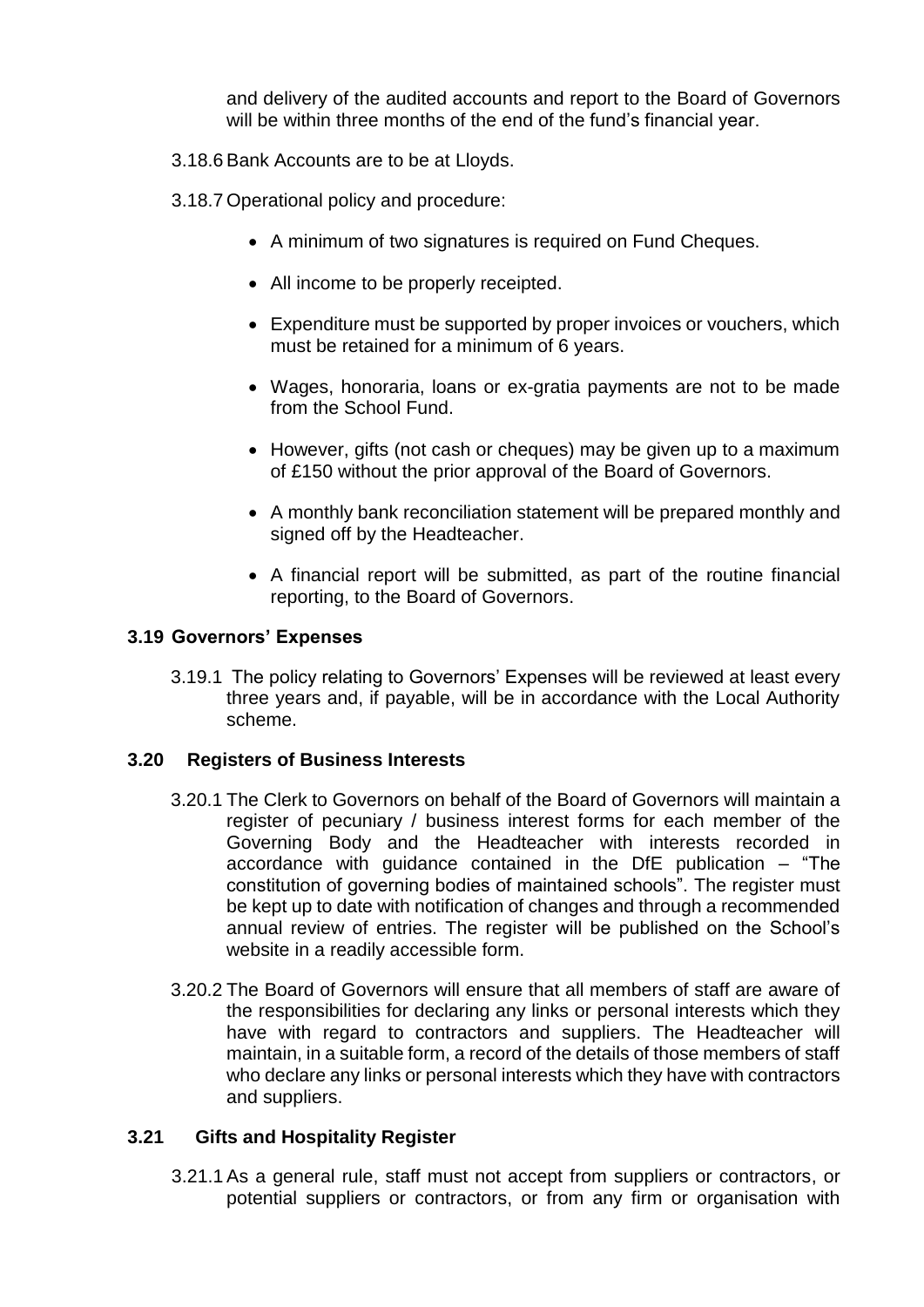whom the Schools have had, is having, or may have any dealings of any kind:

- (a) any gift (other than an inexpensive seasonal gift such as a calendar of diary for use in the office) and where refusal would cause needless offence and the giver is not seeking a business decision but merely wishes to express thanks for service, advice, help or co-operation.
- (b) any hospitality without the written authorisation of the Headteacher or Chair of Governors.

A register will be maintained by the Headteacher to record all particulars of gifts and hospitality.

**This Local Authority Finance Policy was adopted by the Board of Governors on 21st October 2021.**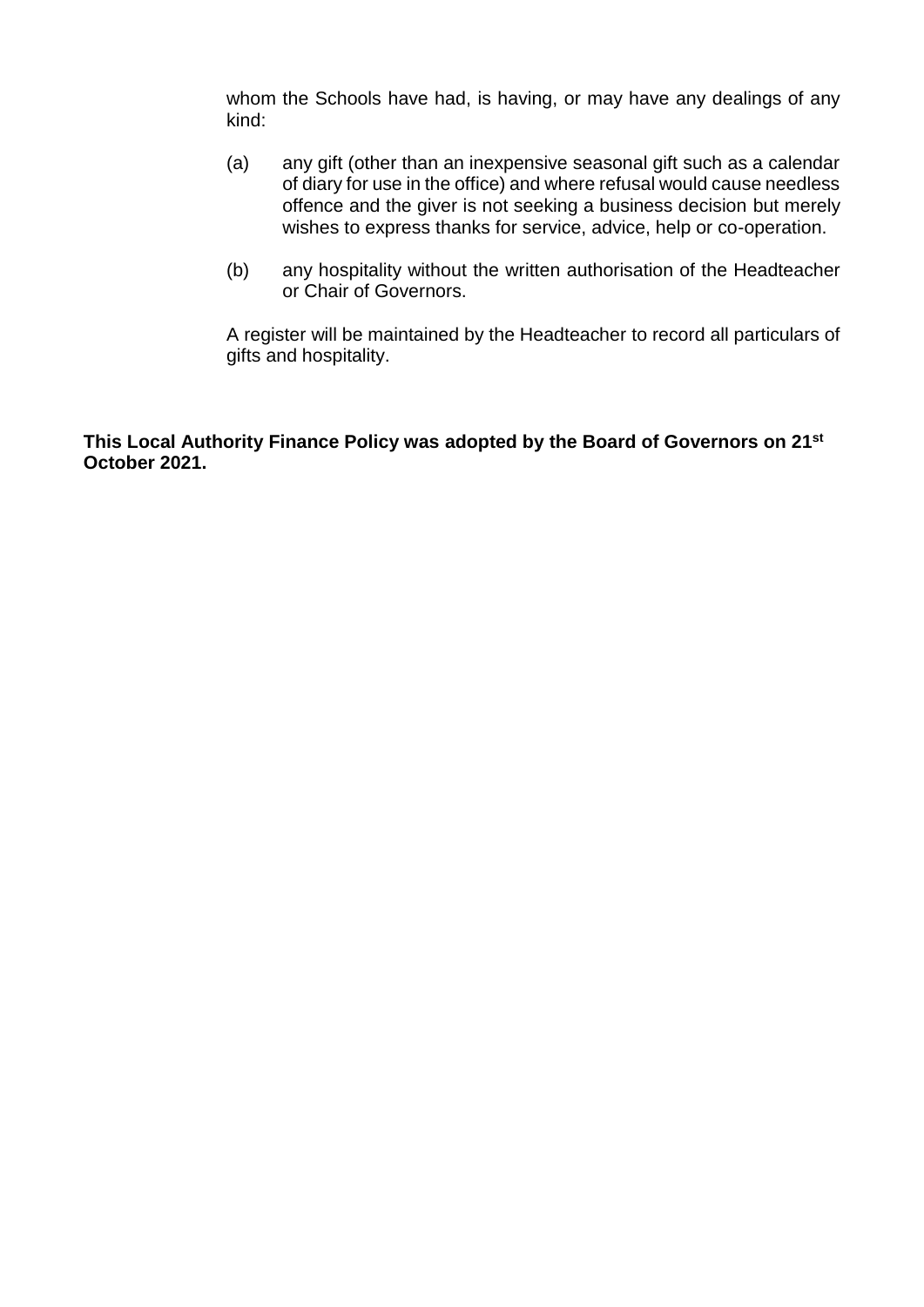### **APPENDIX 1**

| <b>STAFF SIGNING / APPROVAL</b>                                                  | <b>Head</b> | <b>Deputy Head</b>           | <b>Business</b><br><b>Manager</b> | <b>Administrative</b><br><b>Assistant</b> | <b>Budget Holder</b> |
|----------------------------------------------------------------------------------|-------------|------------------------------|-----------------------------------|-------------------------------------------|----------------------|
|                                                                                  |             | <b>Ordering and Payments</b> |                                   |                                           |                      |
| The raising of a requisition for goods /<br>services                             | $\sqrt{ }$  | $\sqrt{}$                    | $\sqrt{}$                         |                                           | $\sqrt{ }$           |
| Authorising requisition per scheme of<br>delegated authority                     | $\sqrt{ }$  | V                            |                                   |                                           |                      |
| Input of requisition to FMS6 to create order /<br>commitment                     |             |                              | V                                 | V                                         |                      |
| On screen authorisation of SIMS order                                            |             |                              | $\sqrt{}$                         |                                           |                      |
| Signing of printed order and copy order                                          | $\sqrt{ }$  |                              | ٦                                 |                                           |                      |
| Processing a 'pdf' order                                                         |             |                              | V                                 |                                           |                      |
| Receiving goods into School                                                      |             |                              | $\sqrt{}$                         |                                           |                      |
| Verification that goods received agrees with<br>delivery note and original order |             |                              |                                   |                                           |                      |
| Approving invoice for payment prior to entry<br>under FMS6                       | $\sqrt{ }$  | $\sqrt{}$                    |                                   |                                           |                      |
| Input of invoice under FMS6                                                      |             |                              | ٦                                 |                                           |                      |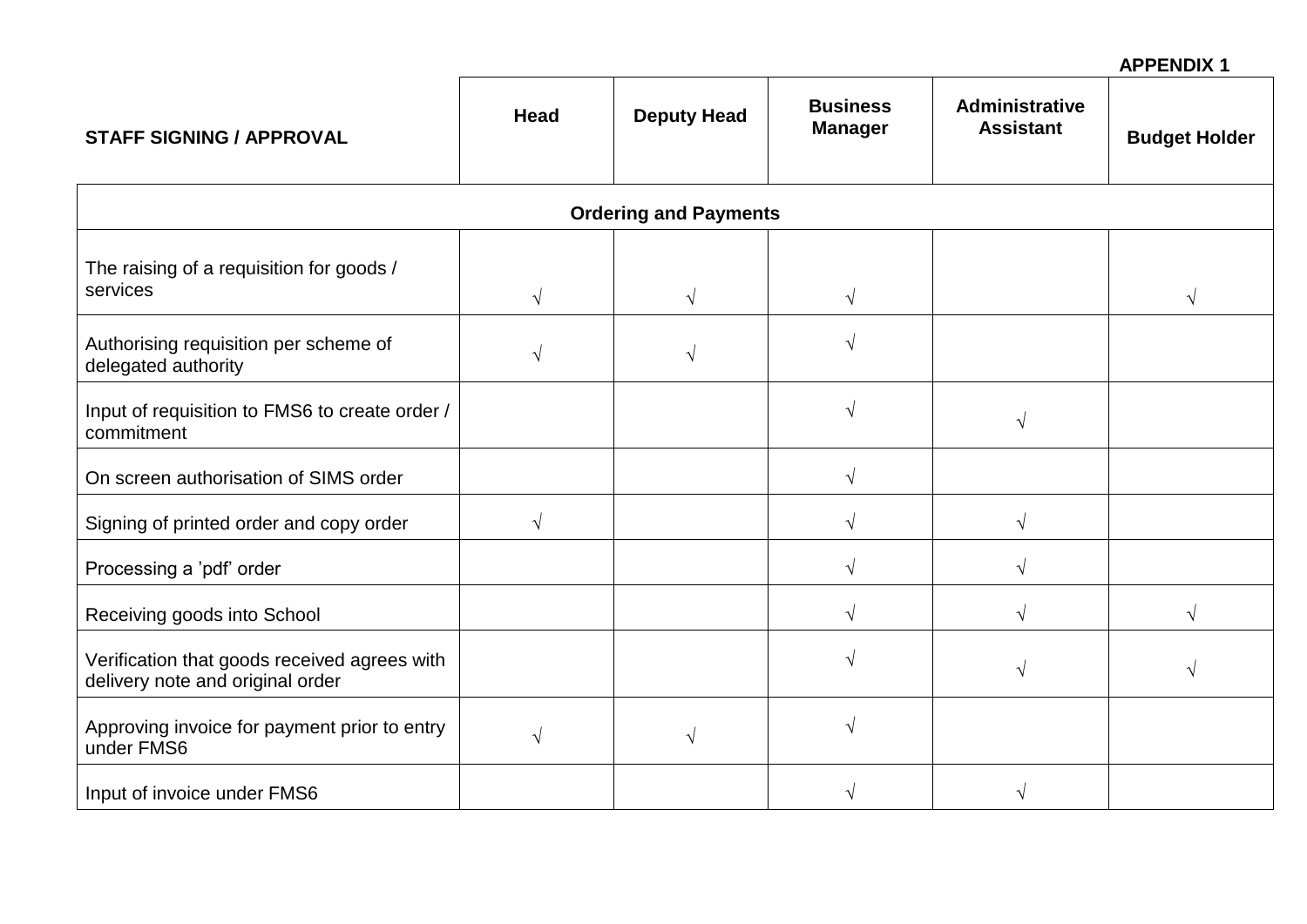| On screen approval of invoice                                                                                |            |                       | $\sqrt{ }$ |  |
|--------------------------------------------------------------------------------------------------------------|------------|-----------------------|------------|--|
| Signing of Payment Authorisation Control<br>Listing                                                          | $\sqrt{ }$ |                       | $\sqrt{ }$ |  |
| Approval of payments extract batch listing<br>prior to transmission                                          | $\sqrt{ }$ | V                     |            |  |
| Transmission of payments batch                                                                               |            |                       | $\sqrt{}$  |  |
|                                                                                                              |            | <b>HR and Payroll</b> |            |  |
| Approval of starter and leaver forms                                                                         | $\sqrt{ }$ |                       | $\sqrt{ }$ |  |
| Update and reconciliation of Personnel<br>module                                                             |            |                       | $\sqrt{ }$ |  |
| Approval of monthly payroll documentation<br>including scale point changes, additional<br>hours and overtime | $\sqrt{ }$ |                       | $\sqrt{ }$ |  |
| Approval of supply staff payments listing<br>prior to transmission                                           | $\sqrt{ }$ |                       | $\sqrt{ }$ |  |
| Transmission of supply staff payments                                                                        |            |                       | $\sqrt{ }$ |  |
| <b>Staff mileage and expense claims</b>                                                                      |            |                       |            |  |
| Authorisation of staff mileage and expense<br>claims                                                         | $\sqrt{ }$ | V                     | $\sqrt{ }$ |  |
|                                                                                                              |            |                       |            |  |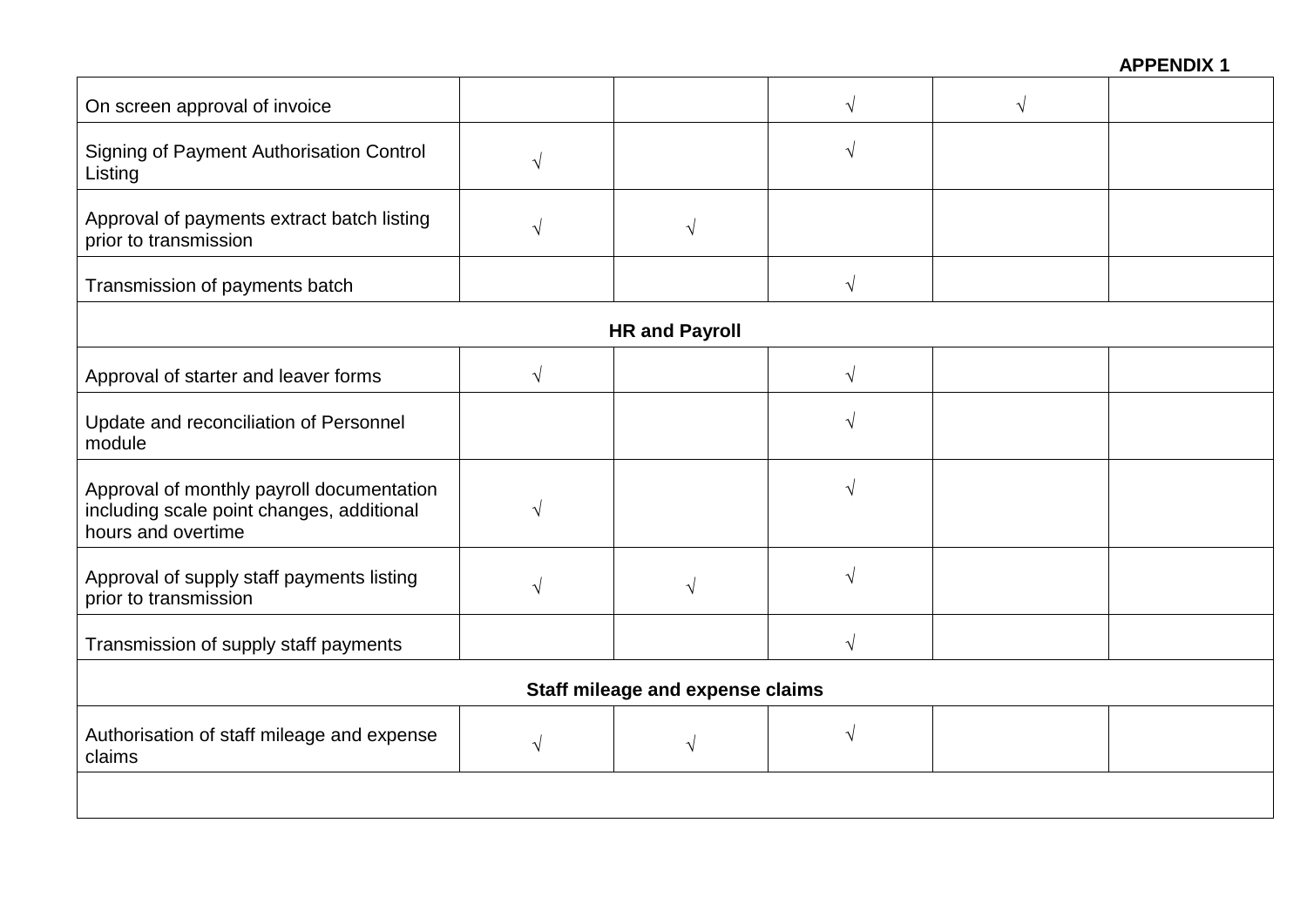# **APPENDIX 1**

| <b>Petty cash</b>                                                            |            |                        |           |                                                                          |  |
|------------------------------------------------------------------------------|------------|------------------------|-----------|--------------------------------------------------------------------------|--|
| Authorisation of petty cash expenditure up<br>to £50                         | $\sqrt{ }$ | $\sqrt{}$              | $\sqrt{}$ |                                                                          |  |
| Authorisation of petty cash expenditure over<br>£50                          | $\sqrt{ }$ | V                      | $\sqrt{}$ |                                                                          |  |
| Reconciliation of petty cash / Imprest<br>account                            |            |                        | $\sqrt{}$ |                                                                          |  |
|                                                                              |            | <b>Purchasing Card</b> |           |                                                                          |  |
| Purchasing Card holder / individual<br>transaction limit                     |            |                        | $\sqrt{}$ | <b>Premises</b><br><b>Manager</b><br><b>Technology</b><br><b>Teacher</b> |  |
| Reviewer of transactions on the Barclaycard<br>Spend Management System (BSM) | $\sqrt{ }$ |                        | V         | <b>Premises</b><br><b>Manager</b><br><b>Technology</b><br><b>Teacher</b> |  |
| Authoriser of transactions                                                   | $\sqrt{ }$ |                        |           |                                                                          |  |
| <b>School Fund</b>                                                           |            |                        |           |                                                                          |  |
| Authorisation of School Fund expenditure                                     | $\sqrt{ }$ |                        |           |                                                                          |  |